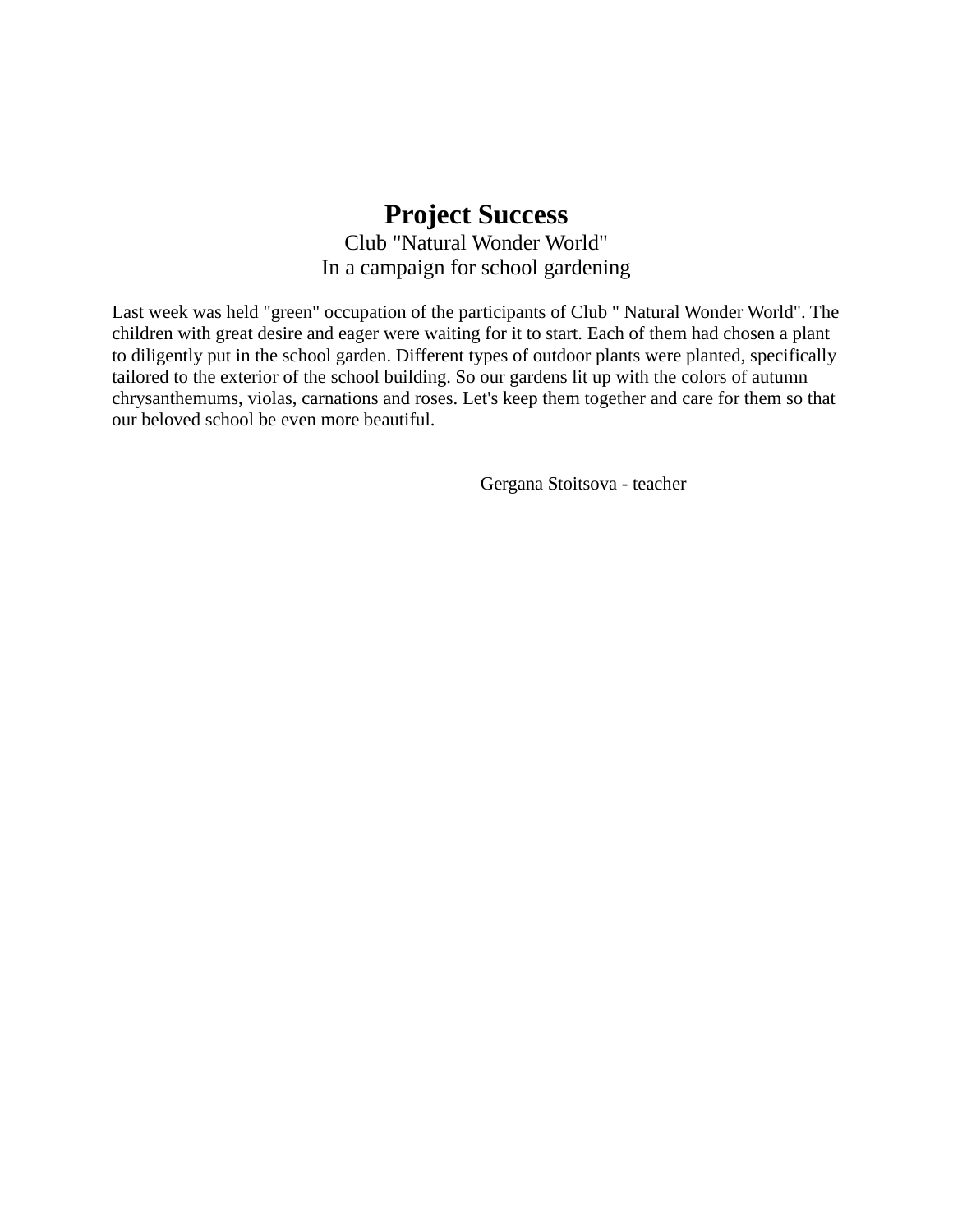## **Kids Creative Work "Shadow of the Dog"**

One day the dog was walking on the streets of the village. It was warm, the sun was shining strongly and the animal spotted its shadow. When he saw it, he was pretty much amazed. He moved his ear and it did the same. The dog thought that the shadow was mocking at him. He started to run, but it was running together with him. The dog stopped hardly breathing and worn out and said:

- All right! I protect you from the sun, and you keep making fun of me. Now I'll teach you! He headed running to the stones and started to hit them as hard as he could, thinking that thus he will punish his shadow and will chase it away from him.

But alas! He was all beaten black and blue, he broke one of his feet, cried out in pain, barely standing, and the shadow kept standing behind him.

An old woman saw him and was very surprised at what he was doing. She asked him:

- Why are you hurting yourself like this?
- I want to punish my shadow, because it is making fun of me!
- I have never heard of someone fighting his own shadow! It is yours!

But the dog was very stubborn and did listen to the old woman. He wondered how to seriously punish his shadow. A high cliff was rising near the village. The dog climbed on top of it and said:

OK, shadow, I'll teach you respect!

He jumped from the cliff into the abyss. Alas! It felt that death was close, but murmured:

I am dying, but the shadow will die too!

So it happened. The dog was beaten to death not because his shadow was obstructing, but because of his stubborness.

Yoan Petrov 4-a grade